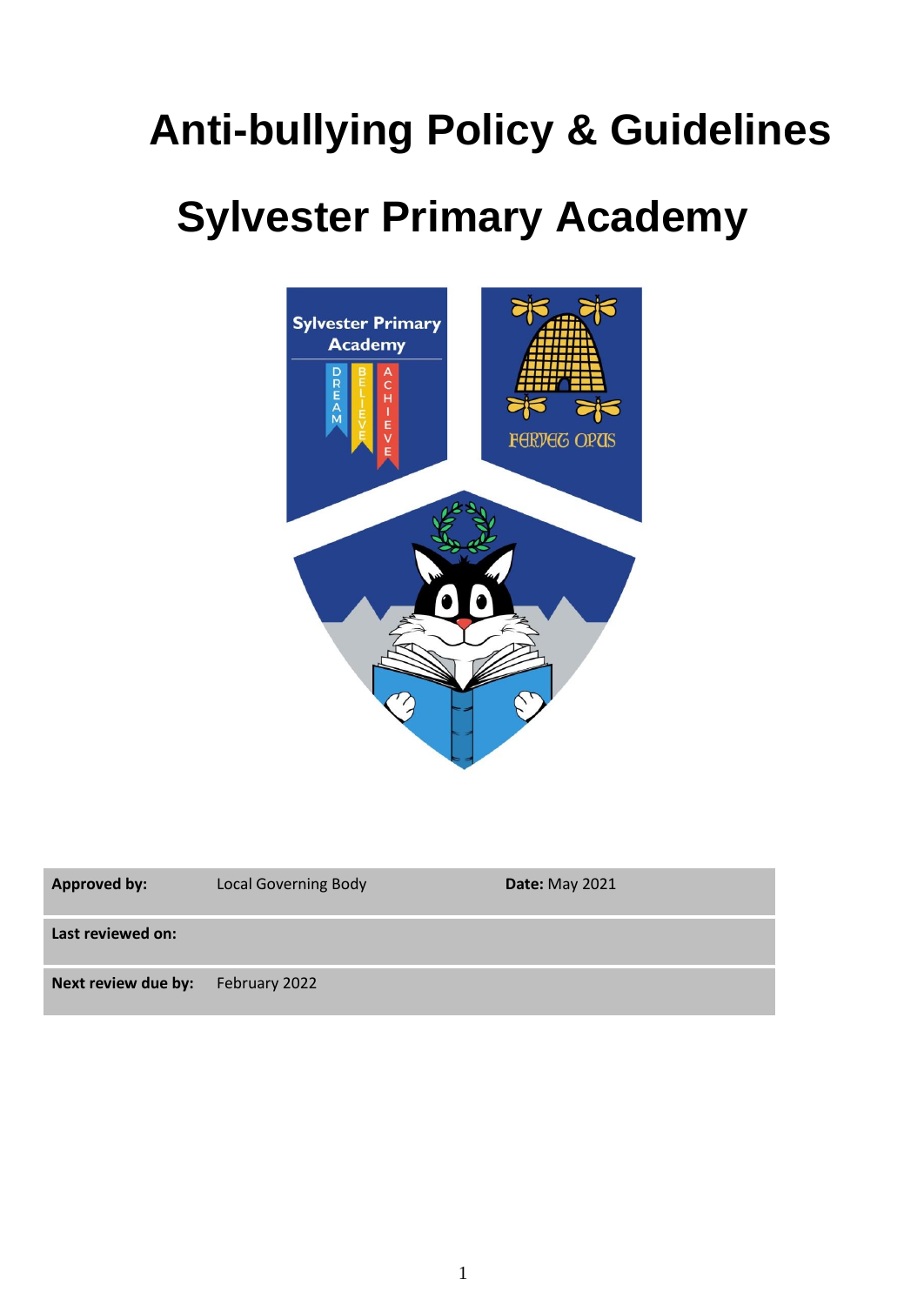## **ANTI-BULLYING POLICY & GUIDELINES**

#### **RATIONALE**

We believe that all pupils have the right to learn in a safe, caring environment without the fear of being bullied. Whilst recognising that all institutions, whether large or small, have the potential for some bullying behaviour, we feel that a clearly laid down system for behaviour can minimise its occurrence. At Sylvester Primary Academy we endeavour to promote good citizenship and make it clear that bullying is anti-social and contrary to our ethos. It is **wrong** and **will not be tolerated**.

We feel that it is important for pupils and parents / carers to know that any bullying complaints will be dealt with firmly, fairly and promptly.

All children and parents should know what bullying is and what to do if bullying is suspected. We will work to achieve this through consultation, the sharing of information and a range of proactive preventative work detailed in this policy.

Under The Education Act 2002 we have a duty to "safeguard and promote the welfare" of all the children in our school and taking a strong stand against bullying is part of this duty.

The Education and Inspections Act 2006 gives the Principal responsibility for "preventing all forms of bullying" and advice from the Department of Education states that this responsibility also applies to bullying behaviour outside of school.

#### **OBJECTIVES OF THIS POLICY**

- To ensure that all governors, teaching and non-teaching staff, pupils and parents/carers have an understanding of what bullying is and when it should be reported
- To ensure that all pupils and their families know what the school policy is on bullying, and what they should do if bullying occurs
- To assure parents and carers, that as a school we take bullying seriously and that they will be supported when bullying is reported
- To ensure that all stakeholders understand that bullying will not be tolerated

## **INTRODUCTION**

Bullying affects everyone, not just the bullies and the victims. It also affects those children who watch and less aggressive pupils may be drawn in by group pressure. Bullying rarely sorts itself out. It is clear that jokes, insults, written abuse, violence and threatening or intimidating behaviour are found in our society but we believe that no one person or group should have to accept this type of behaviour. We are a *TELLING* school. This means that *anyone* who knows that bullying is happening is expected to **tell** a member of staff.

We make it easy for children to **tell** by providing a 'Worry Box' in every classroom and also by the Learning Mentors room. Children can report that they are being bullied, or can report a concern about another child or simply write their name on a slip of paper, post it in the box and their teacher will make time for a private conversation. The Worry Boxes are used for a range of other issues or just to ask for private time to talk.

Children can ask to see the Learning Mentor who will arrange a time to speak confidentially to any child about any concern they have.

Bullying hurts. No one deserves to be a victim of bullying. Everybody has the right to be treated with respect.

This policy is closely linked to our School Behaviour Policy, which reinforces our school rules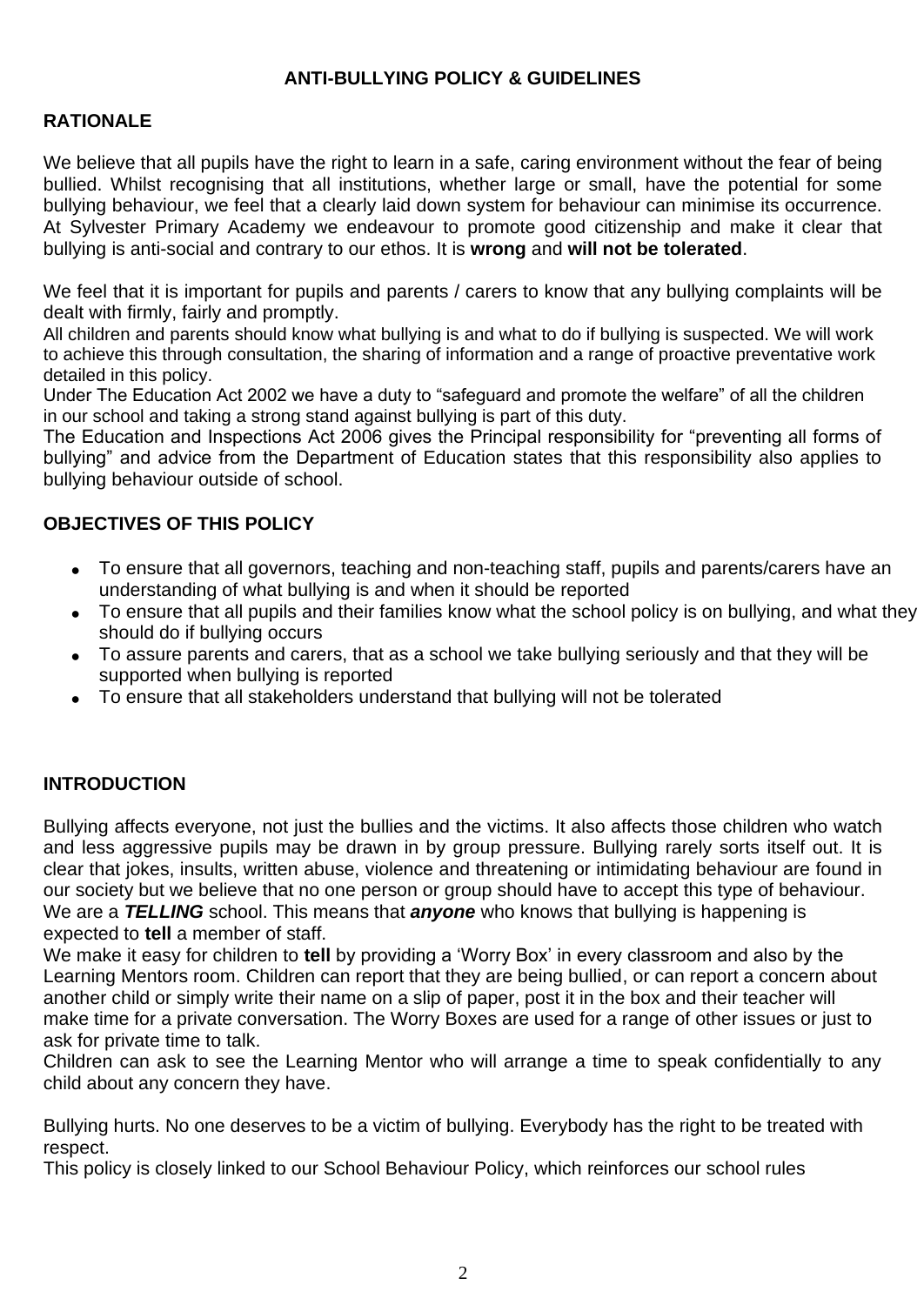READY - We treat others how we want to be treated. RESPECTFUL - We are respectful to everyone and to our environment. SAFE - We act safely at all times.

We foster and expect good behaviour from all children. This means children are expected to treat each other and the school staff with respect because they know this is the right way to behave. Our behaviour management system underpins this ethos and helps children develop an understanding of how their actions affect others. Children who bully others are in breach of our school rules and are not treating their peers with respect. Children who are bullying need to learn different ways of behaving.

## **WHAT IS BULLYING?**

"Bullying is behaviour by an individual or group, repeated over time, that intentionally hurts another individual or group, either physically or emotionally"

*('Preventing and Tackling Bullying' May 2012 Department for Education)* 

The key elements of bullying are:

 $\Box$  intent

 $\Box$  repetition

 $\square$  an imbalance of power

Bullying can take many forms and can be motivated by actual differences or perceived differences between children. Stopping violence and ensuring a child's physical safety is our first priority but we also recognise that emotional bullying can be as damaging than physical bullying

Bullying can occur through several types of anti-social behaviour:

**Physical** – a child may be physically punched, kicked, hit, spat at etc.

• **Emotional** – being repeatedly unfriendly, excluding, tormenting (eg hiding books or • threatening gestures)

• **Verbal** – verbal abuse can take the form of name-calling. It may be directed towards gender, ethnic origin, physical or social disability or personality.

**Exclusion** – a child may be bullied simply by being excluded from, or left out of discussions / activities by those they believe to be their friends.

• **Damage to property or theft** – pupils may have their property damaged or stolen. The bully may use physical threats in order that property is handed over to him or her.

**Homophobic –** because of, or focusing on the issue of sexuality, including the sexuality of parents

 **Cyber bullying** - All areas of internet and social media. The rapid development and widespread use of the internet and mobile phones means that a type of 'virtual' bullying can take place outside school. **Under no circumstances are children permitted to bring mobile phones to school.**  Under the Education Act 2011, teachers have the power to search for and, if necessary, delete

inappropriate images or files on electronic devices, including mobile phones. Bullying can take place by the internet, email, social network sites, text messages and chat rooms as

well as by the misuse of associated technology such as camera and video facilities.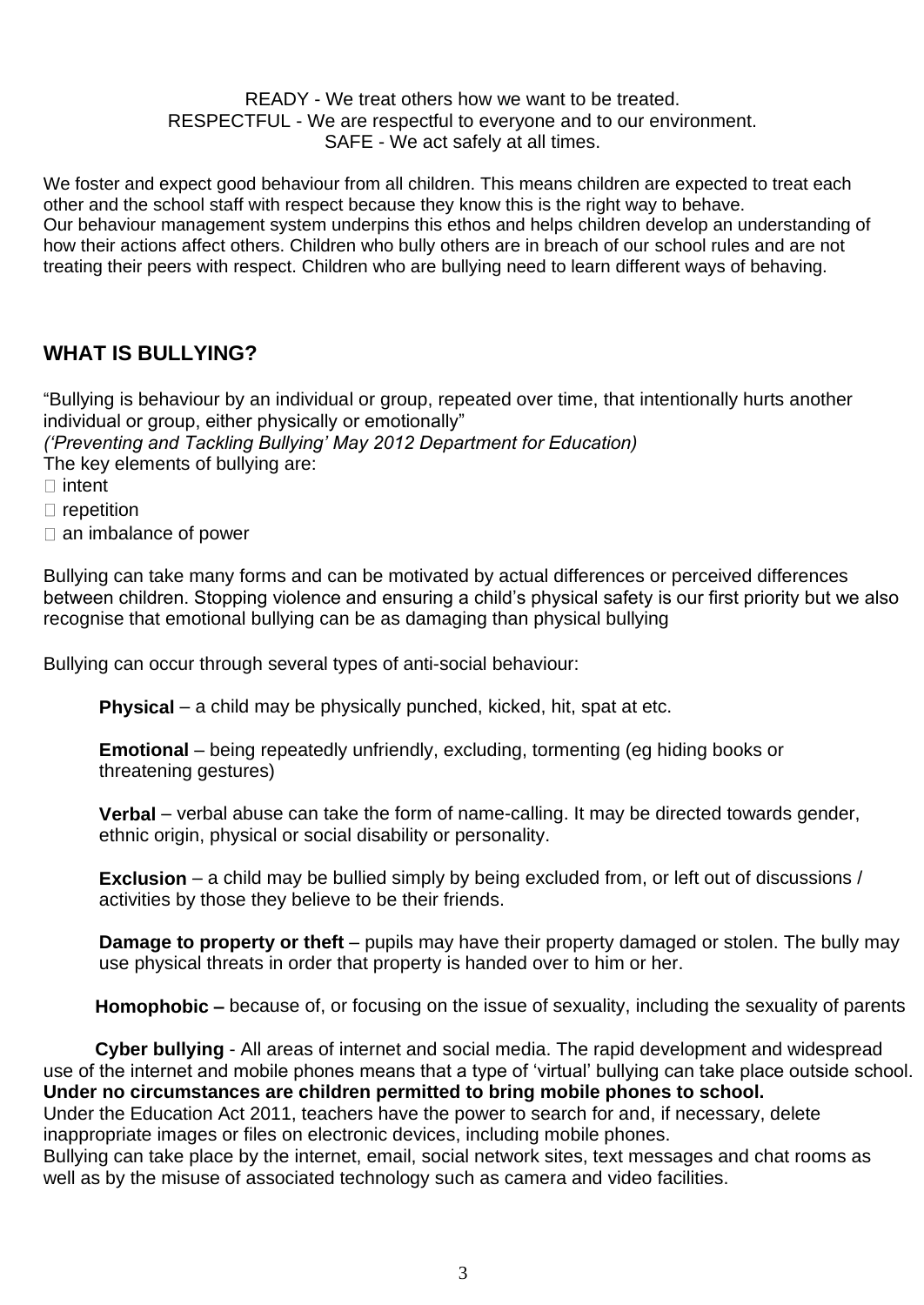If an incident of cyber-bullying is reported to school, even where it has taken place outside school, it will still be investigated and appropriate action taken.

Under the Equality Act 2010, schools are responsible for eliminating unlawful discrimination, harassment or victimisation and must advance the equality of opportunity of children and adults who have protected characteristics. This includes bullying behaviour on the basis of age, disability, gender reassignment, race, religion or belief, sex, sexual orientation, pregnancy or maternity.

#### **POSSIBLE SIGNS & SYMPTONS OF BULLYING**

Bullying is not the same as falling out with your friend or friends.

Rather than telling an adult, children may indicate by signs and symptoms that they are the victims of bullying. Adults should be aware of these possible signs and should investigate if a child:

- Is frightened of walking to or from school
- Is unwilling to come to school
- Becomes withdrawn, anxious or lacking in confidence
- Cries themselves to sleep or has nightmares
- Feels ill in the morning
- Begins to do less well in school work
- Comes home with clothes or possessions damaged
- Starts stealing money
- Has dinner or other money 'lost' frequently
- Has unexplained cuts and bruises
- Comes home hungry [ more so than is usual]
- Becomes aggressive or unreasonable
- Is bullying siblings or other children
- Stops eating
- Is frightened to say what is wrong
- Is afraid to use the mobile phone, internet or online games

#### **Peer-on-Peer**

Peer-on Peer abuse can take various forms including:

Serious bullying (including cyber bullying) • Relationship abuse Domestic violence • Child sexual exploitation Youth and serious youth violence (including gangs) • Harmful sexual behaviour Gender/Race violence

These types of abuse rarely take place in isolation and often indicate wider safeguarding concerns.

#### **These signs and behaviours could indicate other problems, but bullying should be considered a possibility.**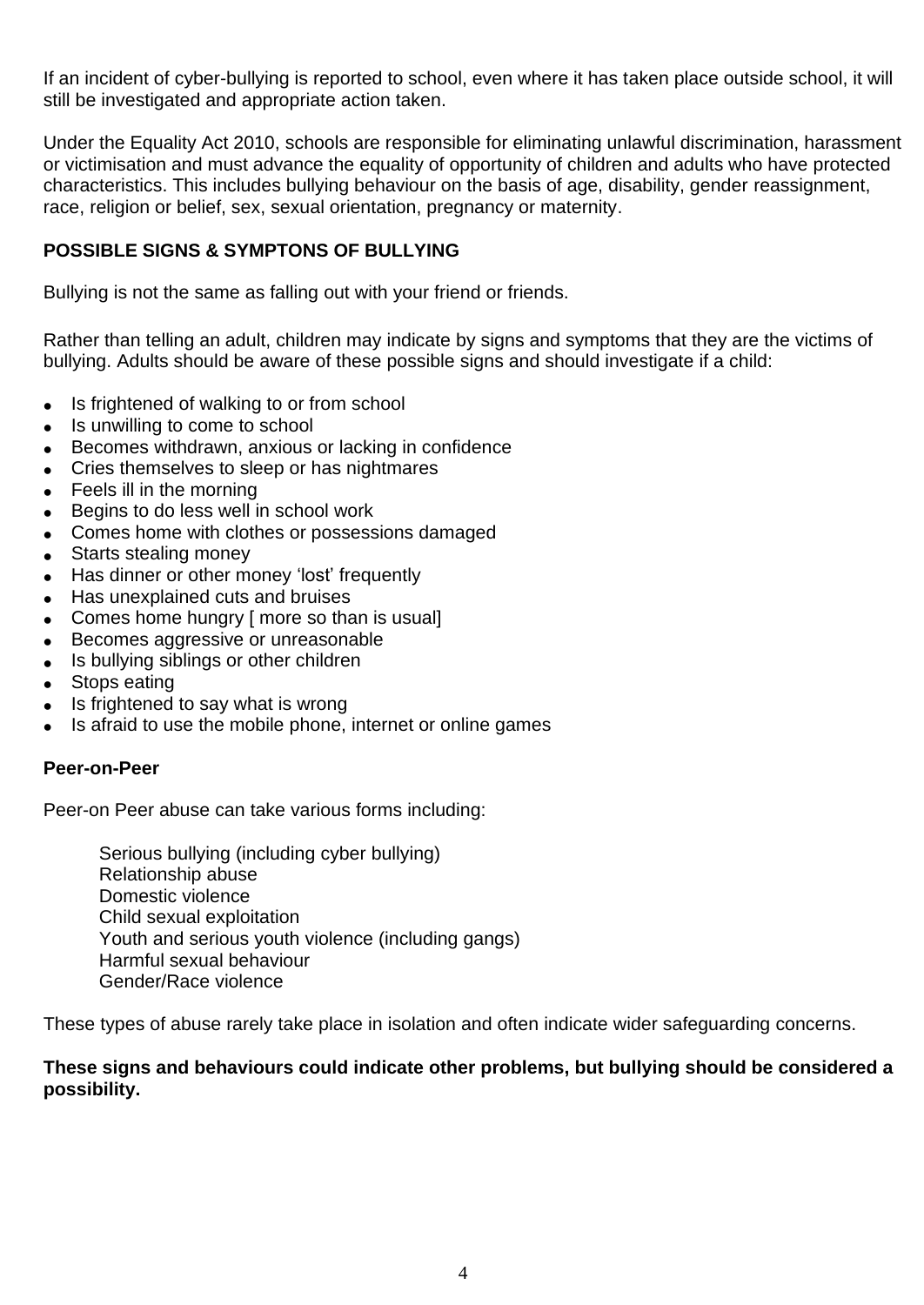## **PREVENTION OF BULLYING**

We have a toolkit of strategies which can be used to prevent and minimise incidents of bullying as well as to support those involved in bullying.

These strategies come within three categories:

- □ Whole School Strategies
- □ Classroom Strategies
- □ Playground Strategies

## **Whole School Strategies**

At Sylvester our behaviour policy based on the principles of assertive discipline which is enforced across the school by all staff and which includes a range of positive and negative consequences of behaviour choices.

There is also a culture of support for the development of children's social and emotional skills.

Across the school a number of approaches are used to tackle and prevent bullying. These include:

□ Being a "telling" school, encouraging reporting of bullying through easy to report and accessible methods □ Anti-bulling displays in prominent areas and toilets, including "What to do if you think someone is being bullied" leaflets.

- □ Always listening and taking reports seriously
- $\Box$  Always investigating suspected incidents of bullying
- $\Box$  Consistent application of the school's behaviour policy
- $\Box$  Encouraging parent/carer involvement with an open door policy
- $\Box$  Use of assemblies to underpin a clear anti-bullying message

□ School Council bullying questionnaire to collect information on children's views about bullying, listen to and act upon the findings

- $\Box$  Teaching of relaxation skills
- $\Box$  Provision of small group support
- □ Annual Anti-bullying week to bring the issue into sharp focus

## **Classroom Strategies**

Teachers must arrive at their classroom before the children and must not leave children alone.

Children must not be left alone to clear up the hall or other specialist rooms.

Teachers must escort their class to the playground and supervise them when they come into school and take care when allowing more than one child to visit the toilets at the same time. Class teachers must escort their children to the playgrounds at the end of the day and monitor their behaviour as they leave school.

Teachers use curriculum work to embed anti-bullying work

## **Playtime and Lunchtime Strategies**

The school keeps under review the indoor and outdoor school environment to minimise areas where bullying may go undetected. Staff on supervision duty must be on time and vigilant, especially of potential 'blind spots' around the school building.

Staff rotas and positioning of staff during breaks and lunchtimes are made with the safety of children as a priority, including the prevention of bullying.

The Anti-bullying Policy, including the procedures to be followed if bullying is suspected or reported, is shared with lunchtime staff and training is given, including refresher training on an annual basis. Children acting as buddies are carefully chosen, trained and closely supervised. They can be in a prime position to notice bullying but as they are in a position of privilege, they may also be in a position to engage in bullying behaviour.

Playground buddies work alongside lunchtime staff and act as play-leaders and friends to other children, they are often the 'eyes and ears' of the lunchtime staff and report any concerns to adults.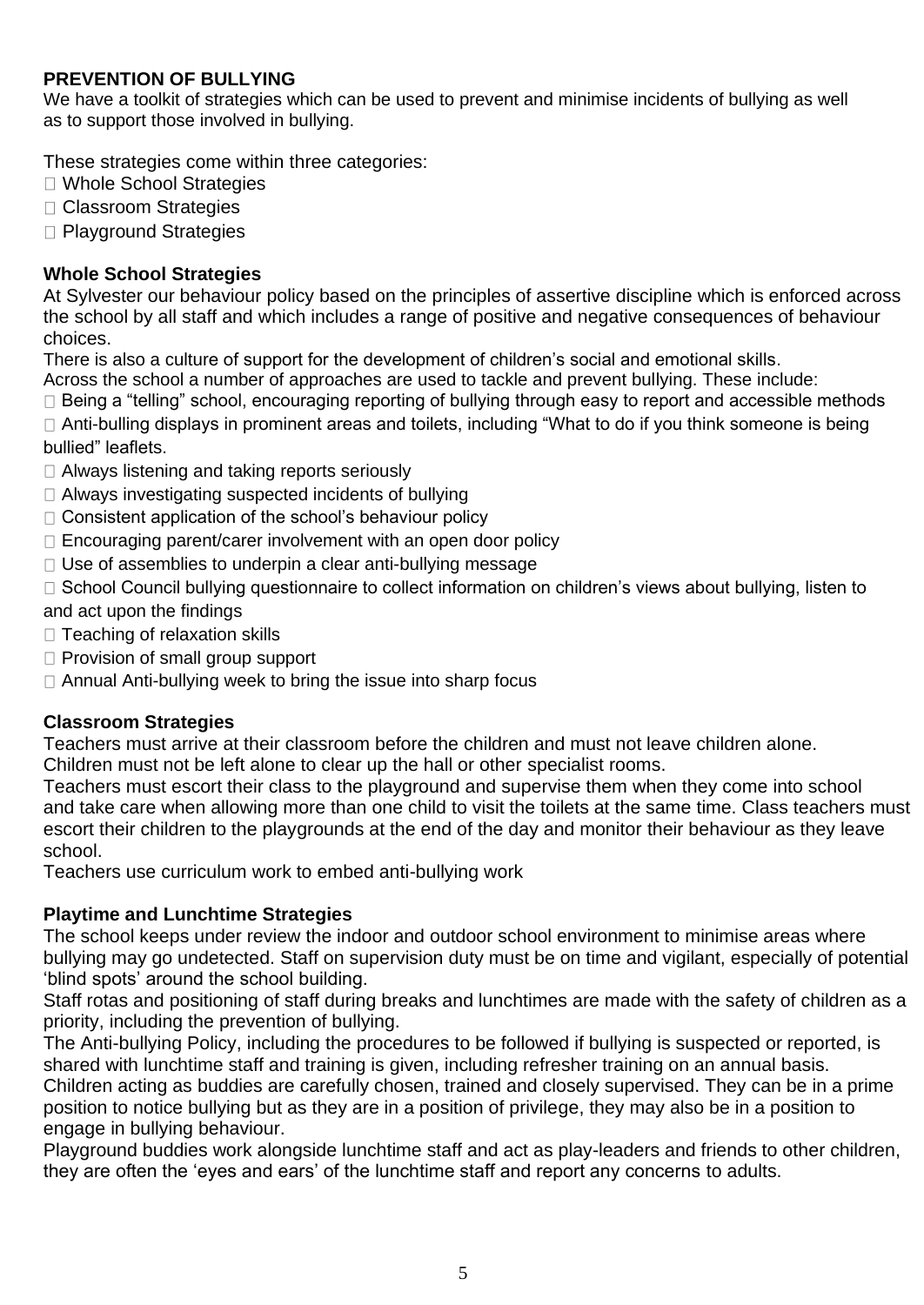## **WHAT TO DO IF BULLYING OCCURS**

Children, parents or staff should report a suspected incident of bullying to the class teacher immediately. In addition, the Principal or any member of the school's leadership team is willing to discuss a bullying concern with a child, member of staff or parent.

#### **What the school does**

1. The school takes all reports of bullying seriously and all reports will be investigated thoroughly and the Principal informed.

2. Those engaging in bullying behaviour and those who are the target of that behaviour, are interviewed separately, **never together.** 

3. During the investigation, information will be obtained from those directly involved in the incident as well as those who witnessed the incident.

4. The school will keep a written record of the incident, investigation and outcomes.

5. If the allegation is of bullying behaviour by a member of staff, the Principal must be informed.

6. The Principal will impose sanctions which will vary according to the seriousness of the incident. See below for details of possible sanctions

7. In serious cases, parents are informed and are asked to come in to a meeting to discuss the issue.

8. If necessary and appropriate, the police will be consulted. Under the Children Act 1989 if there is reasonable cause to suspect a child is suffering or is likely to suffer significant harm, then the matter will be reported to the police.

9. If appropriate, the school can report its concerns to the Knowsley Social Care Team.

## **Reporting and Investigation Procedure**

If a member of staff becomes aware of a potential bullying incident, either through observation or a report from a child then the following procedure should be followed:

1. Remain calm, separate the target and the suspected bully.

2. Offer reassurance and let the child know you are listening.

3. Confirm that something positive will happen and you will help to put a stop to the unacceptable behaviour.

4. Explain that the matter will be investigated by the Vice Principal, Principal or other senior leader within the school who will report back to the child.

5. Make a note of the incident and any interviews with children and pass to the Vice Principal, Principal or other senior member of staff who is investigating.

6. The person investigating will interview all children involved and may take immediate action as a precautionary measure whilst the investigation is taking place.

7. If it is determined that bullying has taken place, the Principal will take appropriate action as detailed below. 8. Records are kept of all incidents and outcomes.

## **ACTION IN RESONSE TO BULLYING**

Head teachers are able to discipline children for any poor behaviour, including bullying, whether that behaviour occurs in school or when the child is not on school premises or under the lawful control of school staff. Where bullying has been found to have taken place, disciplinary action is taken and the action taken will vary according to the severity of the bullying. The sanctions applied also take into account any special educational needs or disabilities that a child may have as well as taking into account the needs of vulnerable children. The Principal also considers the motivation behind the bullying behaviour and whether this reveals any concerns for the safety of the child engaging in bullying behaviour. Where this is the case, the child engaging in bullying behaviour may also need, and be offered, support.

#### **Responses to the target of the bullying behaviour**

Reassurance is offered to the child and a clear explanation of what is going to happen is given to the child and parents.

Support is offered to the target of the bullying behaviour which can include:

 $\Box$  the Learning Mentor or other member of staff will check how the target child is doing on a regular basis in the days and weeks following the incident. The child is also encouraged to seek help and support at any time s/he